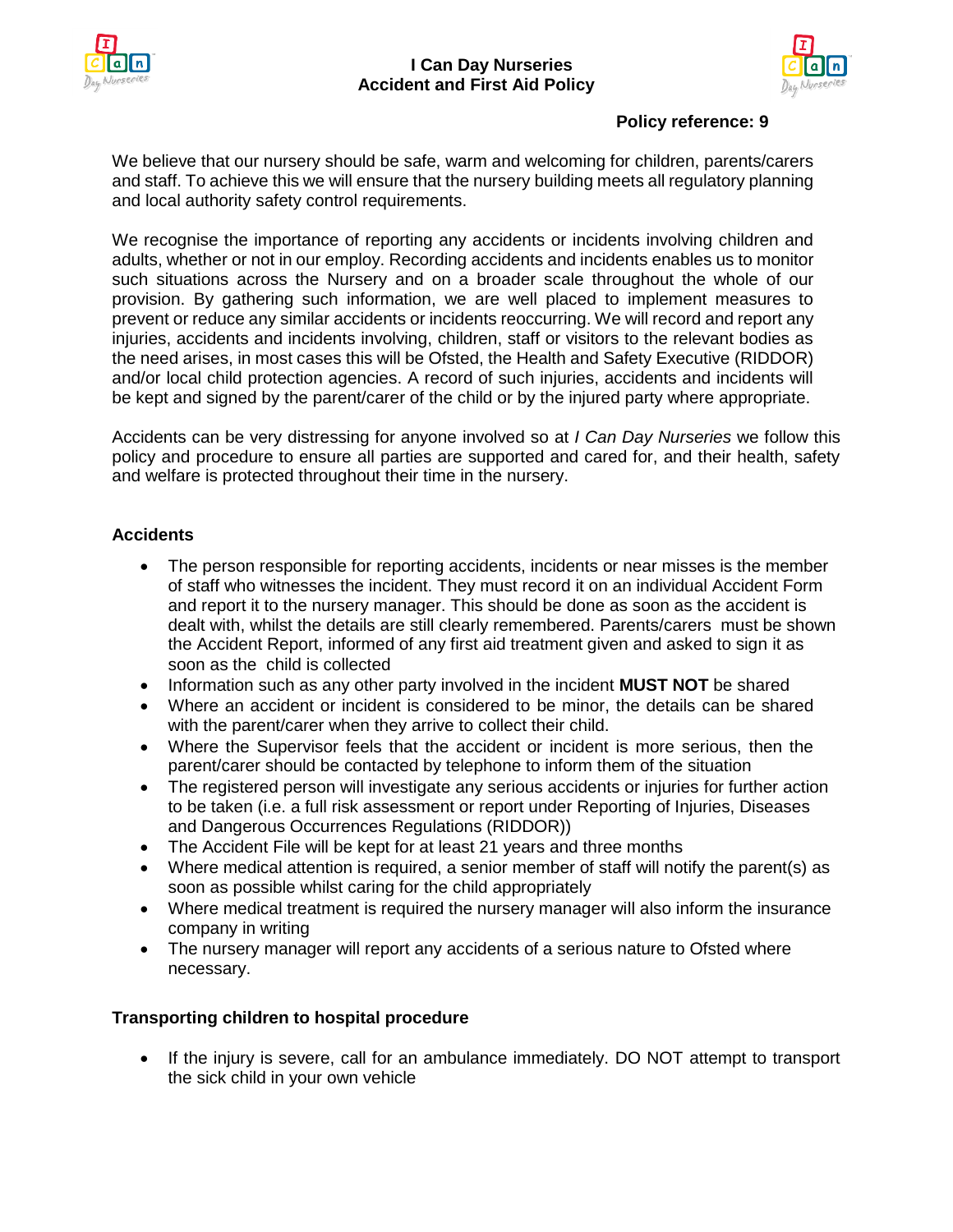

### **I Can Day Nurseries Accident and First Aid Policy**



- Whilst waiting for the ambulance, contact the parent and arrange to meet them at the hospital
- A senior member of staff must accompany the child and collect together registration forms, relevant medication sheets, medication and the child's comforter. A member of the management team must also be informed immediately
- Remain calm at all times. Children who witness an incident may well be affected by it and may need lots of cuddles and reassurance.

## **First aid**

The first aid boxes are located in: *each classroom, staffroom and Manager's office* These are accessible at all times with appropriate content for use with children First Aid boxes for each room will be checked on a monthly basis by the Room Senior to ensure they are fully stocked in accordance with the provided contents list and contents are in date.

### *The appointed person(s) responsible for first aid is* **Sam Squires**

Most of the staff are trained in paediatric first aid and this training will be updated every three years to ensure this remains current.

All first aid trained staff are listed in each room. When children are taken on an outing away from our nursery, we will always **ensure** they are accompanied by at least one member of staff who is trained in first aid and who carries an appropriate first aid box at all times.

#### **Personal protective equipment (PPE)**

The nursery provides staff with PPE according to the need of the task or activity. Staff must wear PPE to protect themselves and the children during tasks that involve contact with bodily fluids. PPE is also provided for the handling of chemicals and other tasks. This is chosen according to need and will be regularly reviewed to ensure it is suitable and effective. Staff are consulted when choosing PPE to ensure all allergies and individual needs are supported.

#### **Dealing with blood**

Always take precautions when cleaning wounds as some conditions such as Hepatitis or the HIV Virus can be transmitted via blood.

Wear disposable gloves and wipe up any blood spillage with disposable cloths, neat sterilising fluid or freshly diluted bleach (one part diluted with 10 parts water). Such solutions must be carefully disposed of immediately after use.

The nursery will not necessarily be aware if there is a child carrying Hepatitis or who is HIV Positive on their register.

#### **Needle puncture and sharps injury**

Blood-borne infections may be transmitted to employees who injure themselves with needles, broken glass etc. For this reason, great care must be taken in the collection and disposal of this